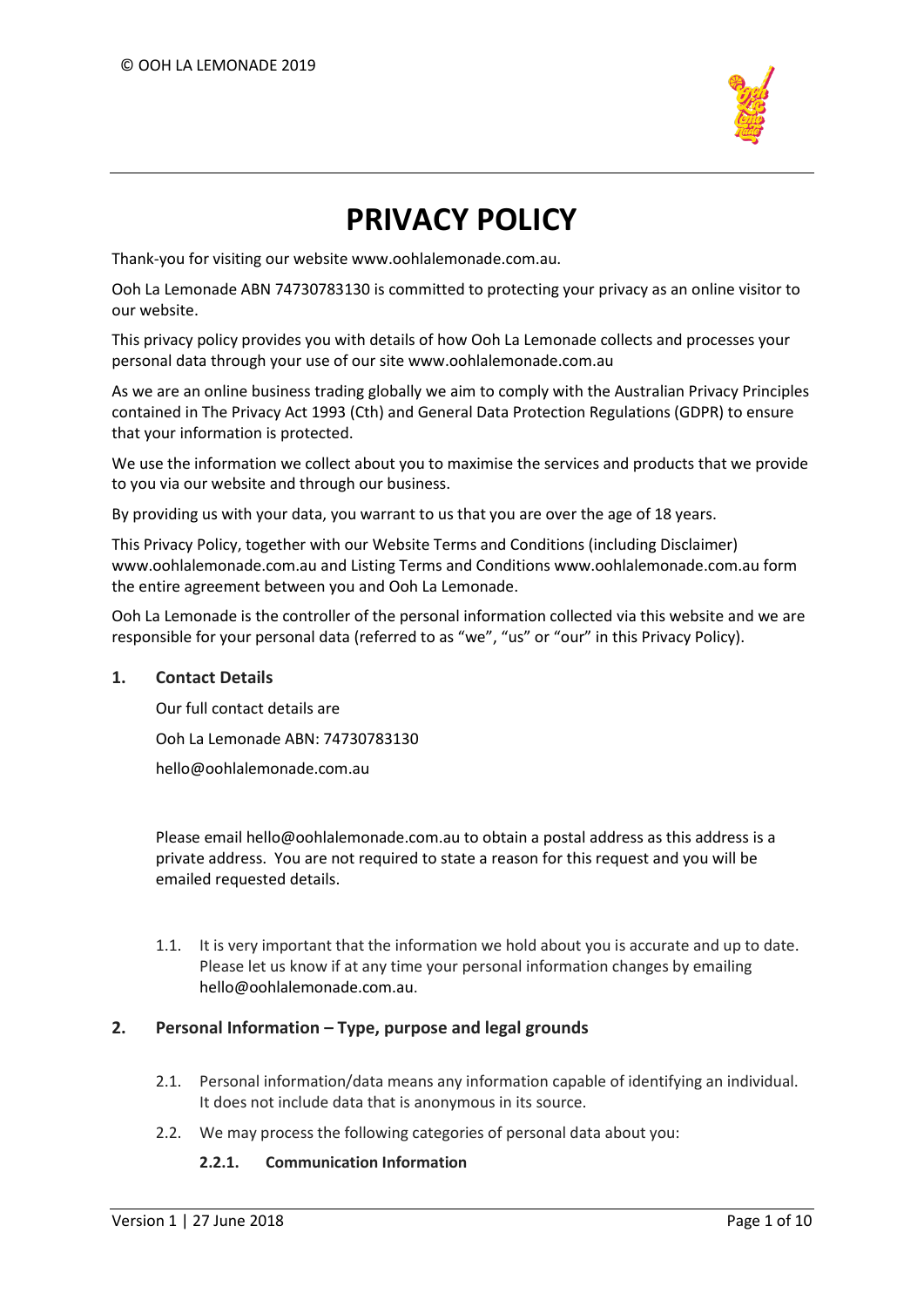

| 2.2.1.1. Communication information includes any communication that you |
|------------------------------------------------------------------------|
| send to us. This information can be sent to us through:                |

- a. The contact form on our website;
- b. The subscriber form on our website;
- c. Email, text, social media messaging;
- d. Social media posting; or
- e. Through any other communication that you send to us.
- 2.2.1.2. We process this data for the purposes of:
	- a. Communicating with you;
	- b. For record keeping, and;
	- c. For the establishment, pursuance or defence of legal claims.
- 2.2.1.3. Our legal ground for this processing is our legitimate interests which in this case are to respond to communications sent to us, to keep records and to establish, pursue or defend legal claims.

#### **2.2.2. Customer Information**

- 2.2.2.1. Customer information or data includes any information you provide relating to any purchases of goods and/or services such as your name, title, billing address, delivery email address, phone number, contact details, purchase details and your card details.
- 2.2.2.2. We process this information to:
	- a. Supply the goods and/or services you have purchased, and;
	- b. To keep records of such transactions.
- 2.2.2.3. Our legal ground for this processing is the performance of a contract between you and us and/or taking steps at your request to enter into such a contract.

## **2.2.3. User Information/Data**

- 2.2.3.1. User information includes data about how you use our website and any online services together with any data that you may post for publication on our website or through other online services. We may collect, store and use:
	- a. information that you provide to us when using the services on our website or that is generated in the course of the use of those services (including the timing, frequency, and pattern of service use);
	- b. information contained in, or relating to, a personal or business account with our website (including name, email address, date and month of birth);
	- c. information that you provide when you provide feedback;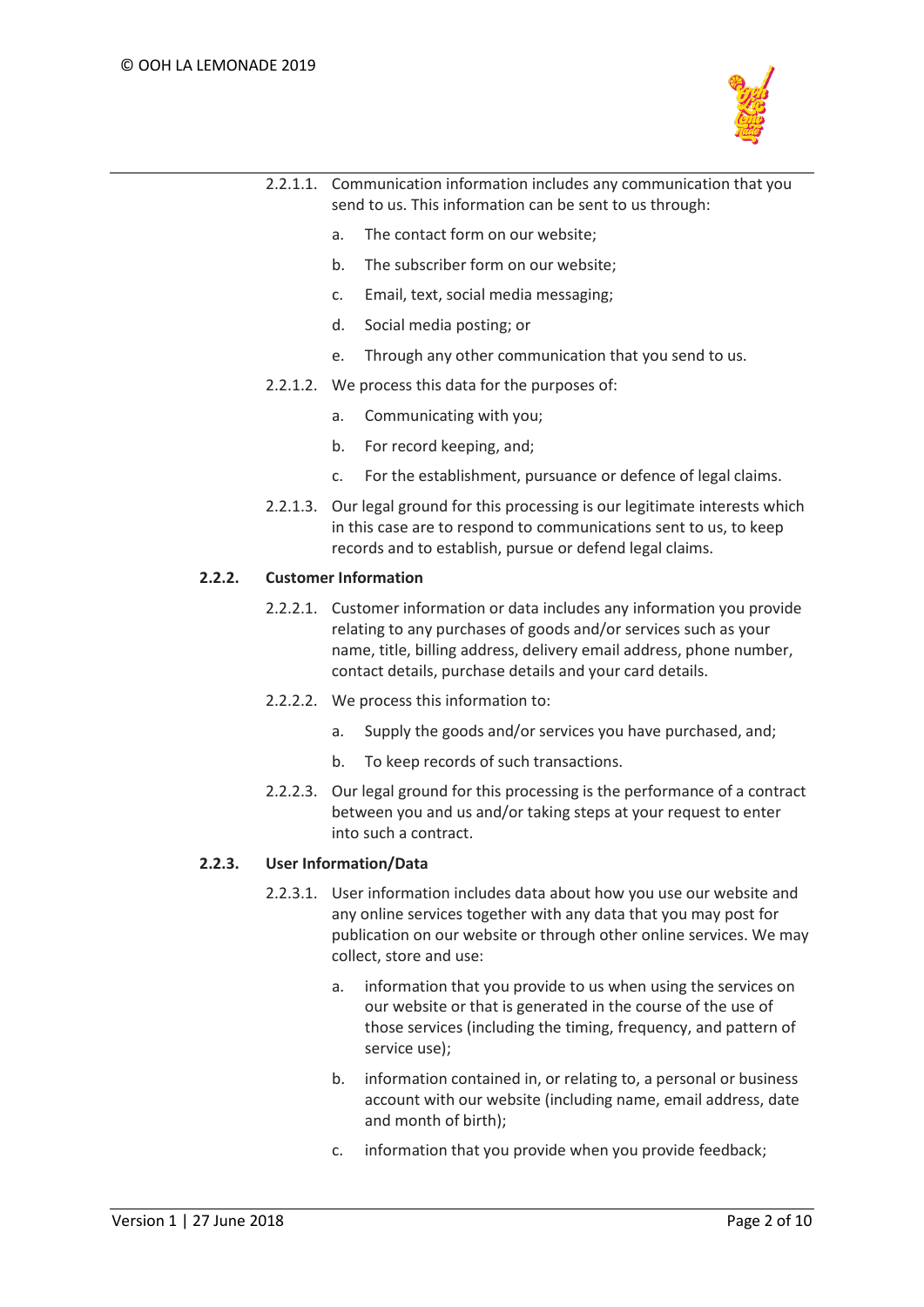

- d. information that you provide when you change your personal details or email preferences;
- e. information that you provide when you respond to a survey;
- f. information that you provide when you communicate with our customer support;
- g. any other personal information that you choose to send to us.
- 2.2.3.2. Before you disclose to us the personal information of another person, you must obtain that person's consent to both the disclosure and the processing of that personal information in accordance with this policy.
- 2.2.3.3. We process this data to
	- a. Operate our website and ensure relevant content is provided to you;
	- b. To ensure the security of our website;
	- c. To maintain backups of our website and/or databases and;
	- d. To enable publication and administration of our website, other online services, and business.
- 2.2.3.4. Our legal ground for this processing is our legitimate interests which in this case are to enable us to properly administer our website and our business.
- 2.2.3.5. We will not, without your express consent, supply your personal information to any third party for the purpose of their or any other third party's direct marketing.

# **2.2.4. Technical Data**

- 2.2.4.1. Technical data is information about your use of our website and online services such as information about your visits to, and use of this website, including your IP address, geographical location, browser type and version, operating system, referral source, length of visit, page views and website navigation paths.
- 2.2.4.2. The source of this data is from our analytics tracking system.
- 2.2.4.3. We process this data to analyse your use of our website and other online services, to administer and protect our business and website, to deliver relevant website content and advertisements to you and to understand the effectiveness of our advertising.
- 2.2.4.4. Our legal ground for this processing is our legitimate interests which in this case are to enable us to properly administer our website and our business and to grow our business and to decide our marketing strategy.

# **2.2.5. Financial Transactions**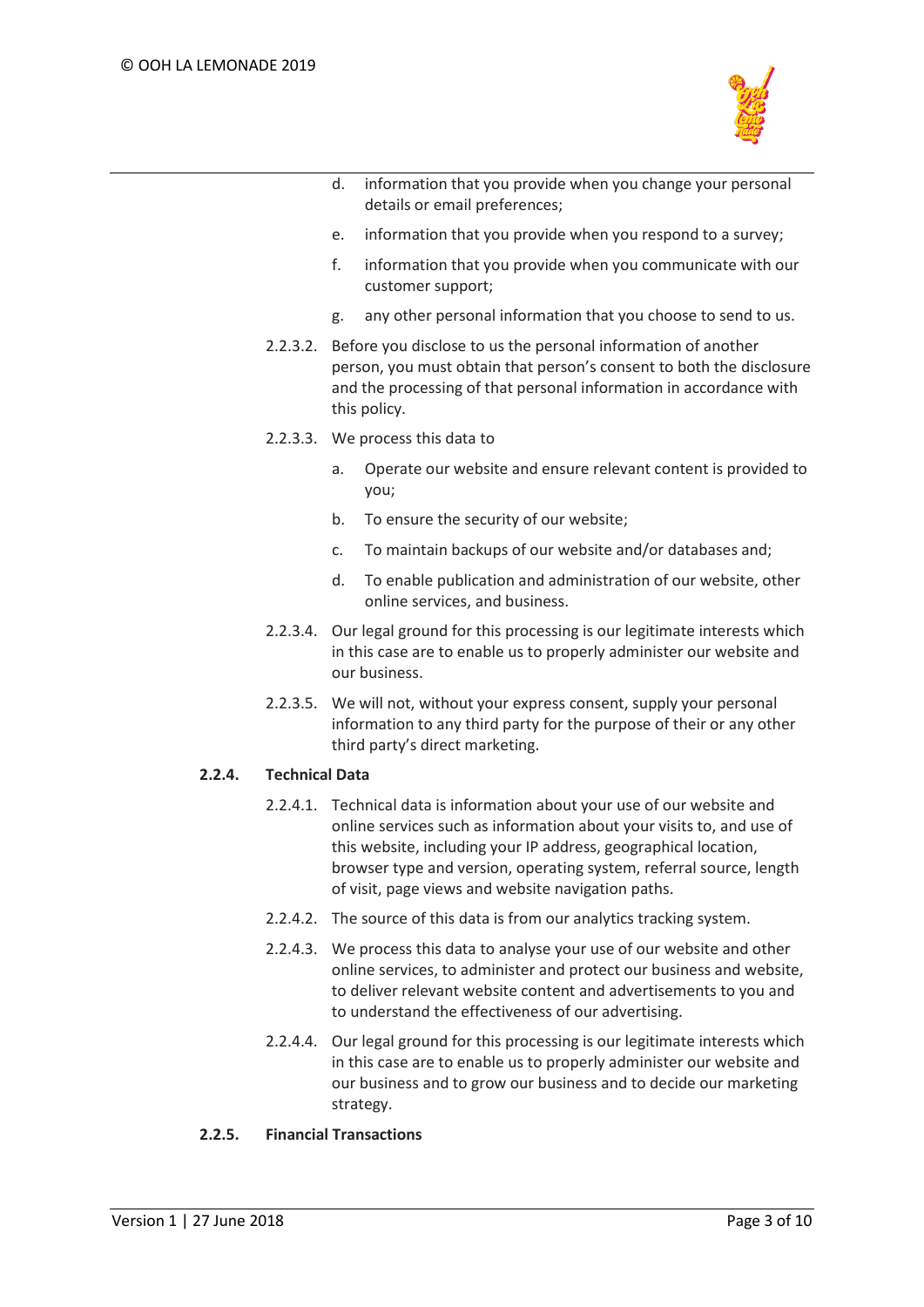

- 2.2.5.1. All our website financial transactions are currently handled through our payment services provider. This may change from time-to-time.
- 2.2.5.2. We will share information with our payment services provider only to the extent necessary for the purposes of processing payments you make via our website, refunding such payments and dealing with complaints and queries relating to such payments and refunds.
- 2.2.5.3. All individual profile and company details are not used for any other purpose other than that described above.
- 2.2.5.4. Details are only supplied to a third-party supplier when it is required by law, for goods or services which you have purchased or to protect our copyright, trademarks and other legal rights.

## **2.2.6. Marketing Information/Data**

- 2.2.6.1. Marketing information includes data about your preferences in receiving marketing from us and our third parties, and your communication preferences.
- 2.2.6.2. We process this data to:
	- a. Enable you to receive our newsletter;
	- b. Enable you to participate in promotions such as competitions, prize draws and free giveaways;
	- c. To deliver relevant website content and advertisements to you and measure or understand the effectiveness of this advertising.
- 2.2.6.3. Our legal ground for this processing is our legitimate interests, which in this case, are to study how customers use our products/services, to develop them, to grow our business and to decide our marketing strategy.
- 2.2.6.4. We may use Customer, User, Technical and Marketing Information/Data to:
	- a. Deliver relevant website content and advertisements to you (including Facebook adverts or other display advertisements) and;
	- b. Measure or understand the effectiveness of the advertising we offer to you.
- 2.2.6.5. Our legal ground for this processing is legitimate interest which is to grow our business.
- 2.2.6.6. We may also use such data to send other marketing communications to you and our legal grounds for doing so is either your consent or legitimate interest namely to grow our business. (Please see Marketing Communications below – Section 3).

# **2.2.7. Sensitive Data**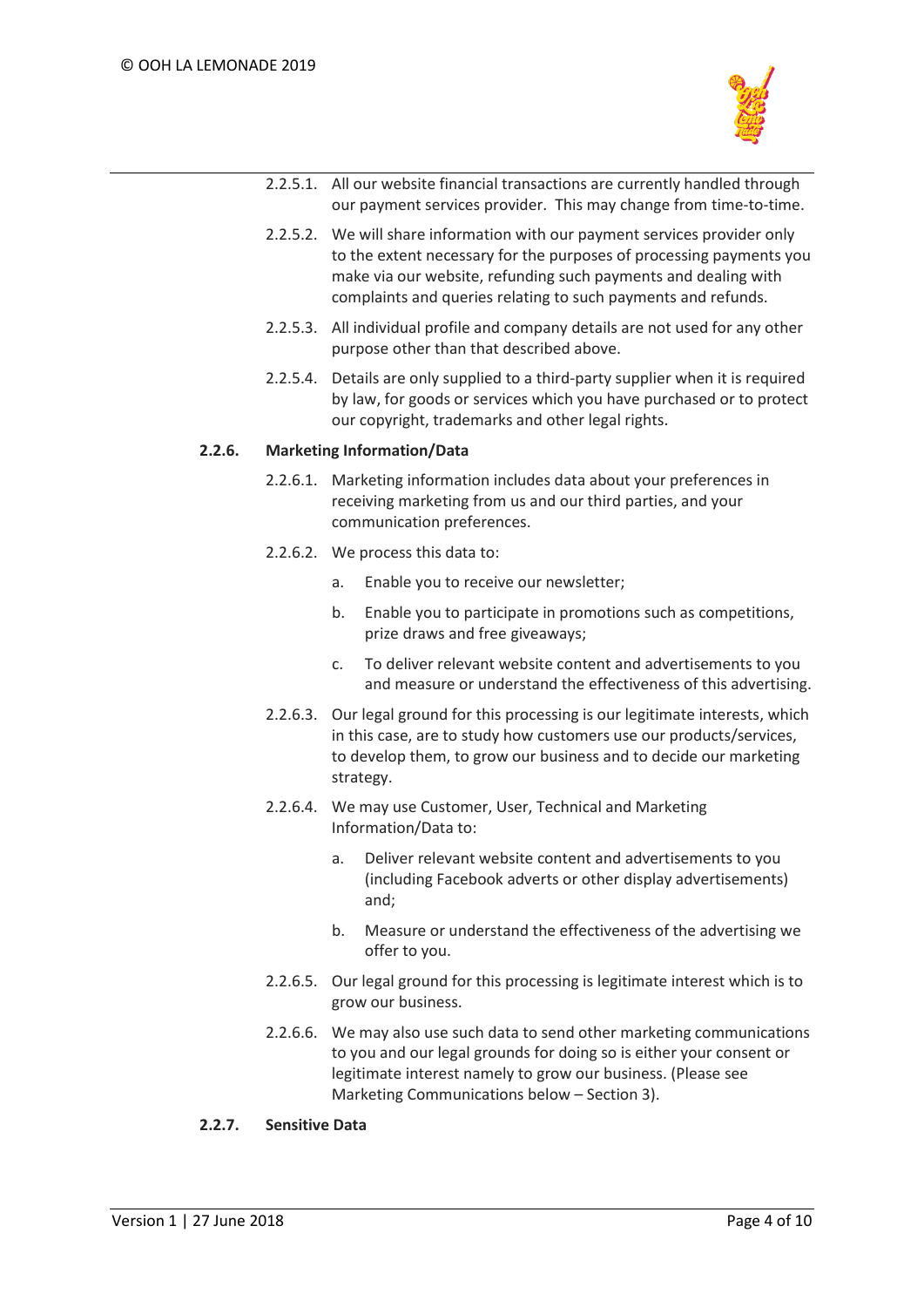

We do not collect any Sensitive Data about you. Sensitive data refers to data that includes details about your race or ethnicity, religious or philosophical beliefs, sex life, sexual orientation, political opinions, trade union membership, information about your health and genetic and biometric data. We do not collect any information about criminal convictions and offences.

# **2.2.8. Contract Obligations**

- 2.2.8.1. Where we are required to collect personal data by law, or under the terms of the contract between us, and you do not provide us with that data when requested, we may not be able to perform the contract (for example, to deliver goods or services to you).
- 2.2.8.2. If you don't provide us with the requested information, we may have to cancel a product or service you have ordered but if we do, we will notify you at the time.

# **2.2.9. Use of Personal Information**

- 2.2.9.1. We will only use your personal data for the purpose it was collected for or reasonably compatible purposes if necessary. In the event we need to use your details for an unrelated new purpose we will let you know and explain the legal grounds for processing.
- 2.2.9.2. We may process your personal information without your knowledge or consent where this is required or permitted by law.

# **3. How your personal information is collected**

## **3.1. Cookies**

- 3.1.1. We may automatically collect certain data from you as you use our website by using cookies and similar technologies.
- 3.1.2. A "cookie" is a piece of information that is stored on your computer's hard drive and which records how you move your way around a website so that, when you revisit that website, it can present tailored options based on the information stored about your last visit. Cookies can also be used to analyse traffic and for advertising and marketing purposes.
- 3.1.3. Cookies are used by nearly all websites and do not harm your system.
- 3.1.4. If you want to check or change what types of cookies you accept, this can usually be altered within your browser settings. You can block cookies at any time by activating the setting on your browser that allows you to refuse the setting of all or some cookies. By not blocking cookies and continuing to browse you are authorising the use of cookies. If you use your browser settings to block all cookies (including essential cookies) you may not be able to access all or parts of our site.

## **3.2. How do we use cookies?**

3.2.1. We use cookies to track your use of our website. This enables us to understand how you use the site and track any patterns with regards how you are using our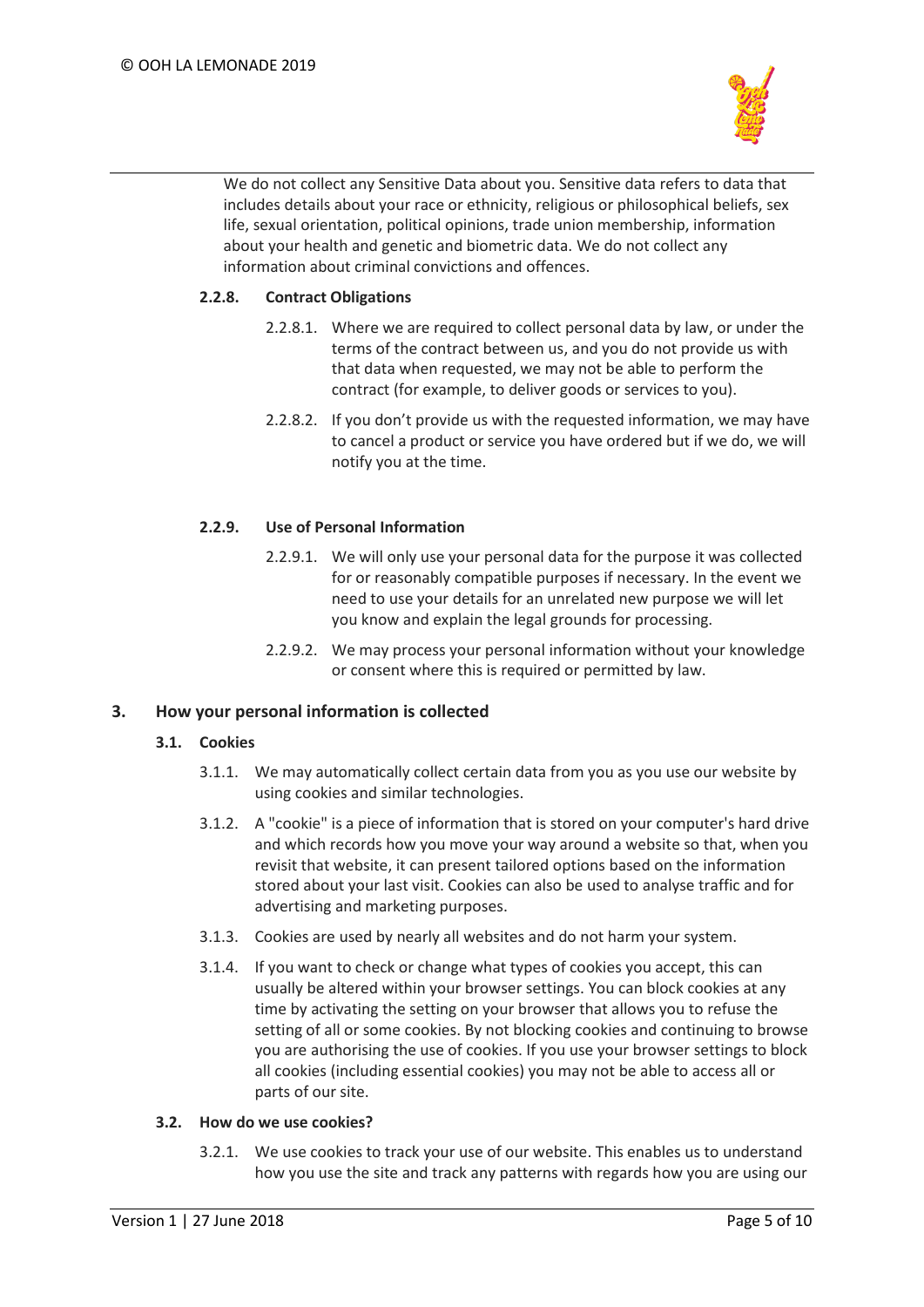

website. This helps us to develop and improve our website as well as products and/or services in response to what you might need or want.

## **3.3. Types of Cookies:**

- 3.3.1. Session cookies: these are only stored on your computer during your web session and are automatically deleted when you close your browser – they usually store an anonymous session ID allowing you to browse a website without having to log in to each page but they do not collect any personal data from your computer; or
- 3.3.2. Persistent cookies: a persistent cookie is stored as a file on your computer and it remains there when you close your web browser. The cookie can be read by the website that created it when you visit that website again. We use persistent cookies for Google Analytics.

## **3.4. Cookies categories:**

- 3.4.1. Strictly necessary cookies: These cookies are essential to enable you to use the website effectively, such as when buying a product and/or service, and therefore cannot be turned off. Without these cookies, the services available to you on our website cannot be provided. These cookies do not gather information about you that could be used for marketing or remembering where you have been on the internet.
- 3.4.2. Performance cookies: These cookies enable us to monitor and improve the performance of our website. For example, they allow us to count visits, identify traffic sources and see which parts of the site are most popular.
- 3.4.3. Functionality cookies: These cookies allow our website to remember choices you make and provide enhanced features. For instance, we may be able to provide you with news or updates relevant to the services you use. They may also be used to provide services you have requested such as viewing a video or commenting on a blog. The information these cookies collect is usually anonymised.
- 3.4.4. Please note that third parties who advertise on our website (including, for example, advertising networks and providers of external services like web traffic analysis services) may also use cookies, over which we have no control. These cookies are likely to be analytical/performance cookies or targeting cookies.

# **4. Marketing Communications**

- 4.1. Our lawful ground of processing your personal data to send you marketing communications is either your consent or our legitimate interests, namely to grow our business.
- 4.2. We may send you marketing communications if:
	- 4.2.1. You made a purchase or asked for information from us about our goods or services; or
	- 4.2.2. You agreed to receive marketing communication and, in each case, you have not opted out of receiving such communications since.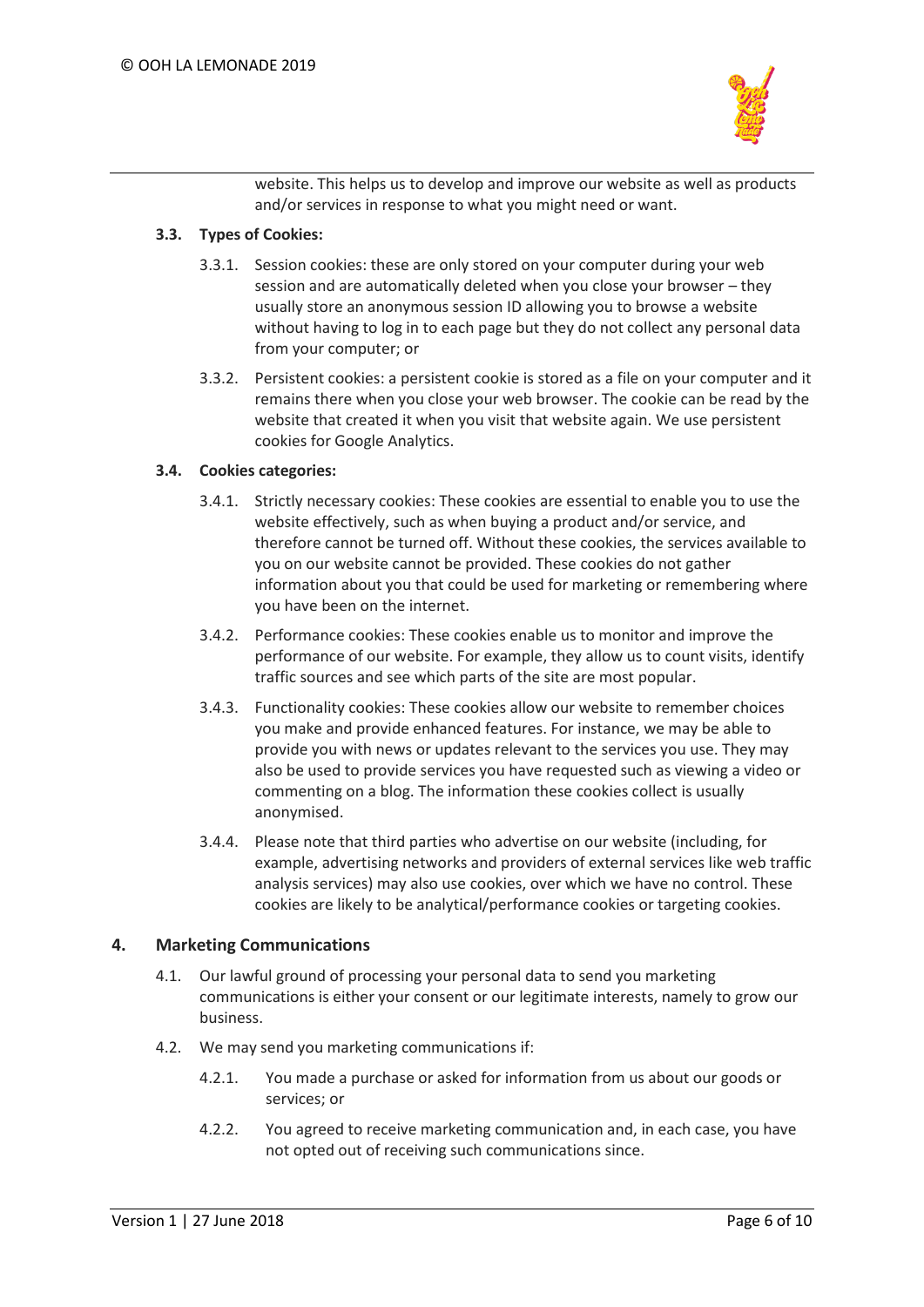

4.2.3. You are a company, we may send you marketing emails without your consent. You may opt out of receiving marketing emails from us at any time.

## **4.3. Express consent**

4.3.1. It is unlikely that Ooh La Lemonade will share your personal data with any third party for their own marketing purposes, however, in such circumstances, we will obtain your express consent.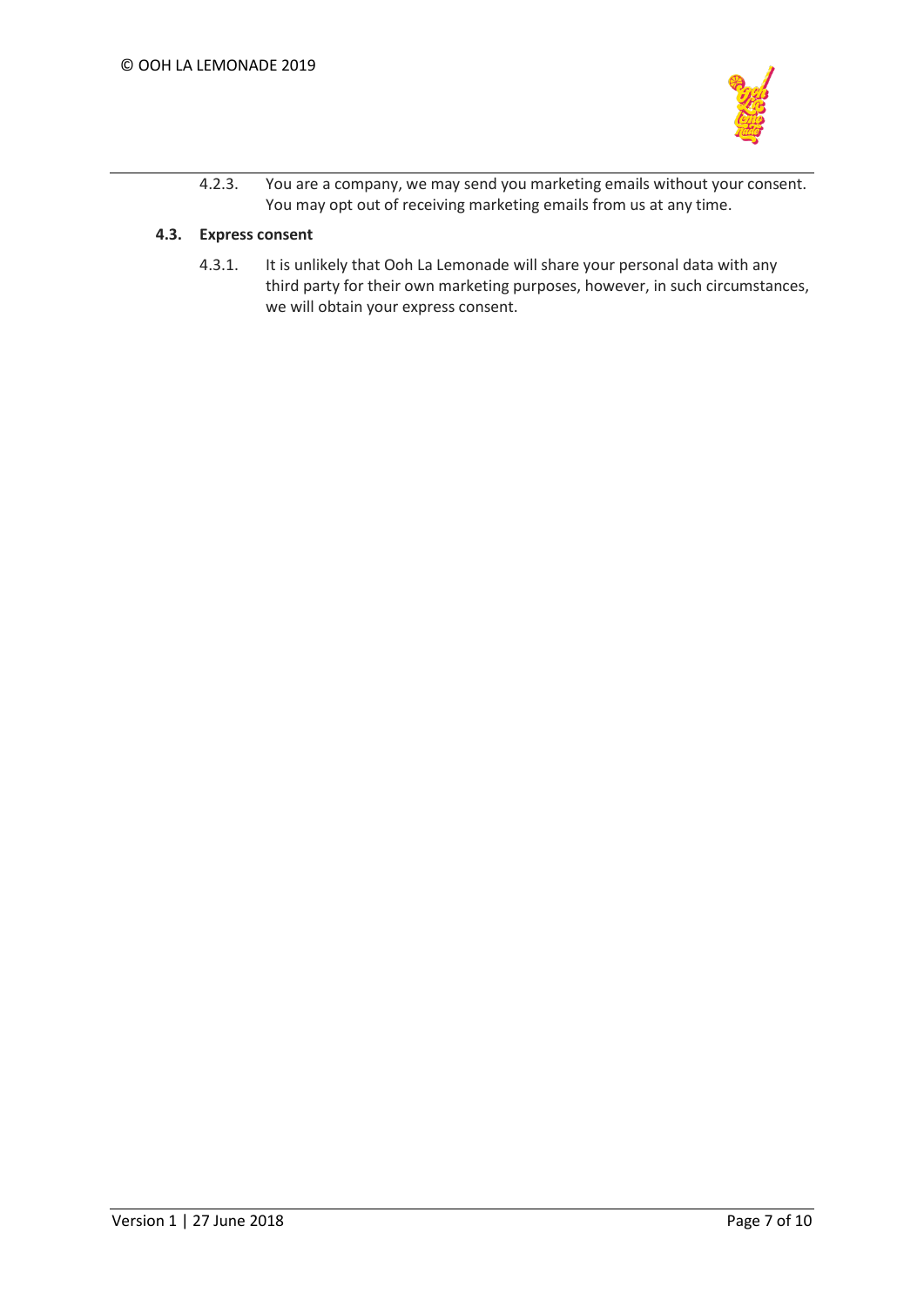

#### **4.4. Stopping marketing messages**

- 4.4.1. You can ask us or third parties to stop sending you marketing messages at any time by:
	- 4.4.1.1. following the opt-out links on any marketing messages sent to you, or
	- 4.4.1.2. Emailing us at hello@oohlalemonade.com.au at any time.
- 4.4.2. If you opt out of receiving marketing communications this opt-out does not apply to personal data provided as a result of other transactions, such as purchases, warranty registrations, returns, replacements etc.

## **5. Disclosures of Your Personal Data**

- 5.1. We may have to share your personal data with the parties set out below:
	- 5.1.1. Service providers who provide IT and system administration services.
	- 5.1.2. Professional advisers including lawyers, bankers, auditors, and insurers.
	- 5.1.3. Government bodies that require us to report processing activities.
	- 5.1.4. Market Researchers and Analysts.
	- 5.1.5. Marketing agencies we may engage from time-to-time.
	- 5.1.6. Third parties to whom we sell, transfer, or merge parts of our business or our assets.
- 5.2. We require all third parties to whom we transfer your data to respect the security of your personal data and to treat it in accordance with the law. We only allow such third parties to process your personal data for specified purposes and in accordance with our instructions.

# **6. International Transfers (for example to our preferred email marketing platform or CRM)**

- 6.1. Whenever we transfer your personal data we do our best to ensure a similar degree of security of data by ensuring at least one of the following safeguards is in place:
	- 6.1.1. If you are a resident of the European Union, we will only transfer your personal data to countries that the European Commission have approved as providing an adequate level of protection for personal data by; or
	- 6.1.2. Where we use certain service providers, we may use specific contracts or codes of conduct or certification mechanisms approved by the European Commission which give personal data the same protection it has in Europe; or
	- 6.1.3. If we use US-based providers that are part of EU-US Privacy Shield, we may transfer data to them, as they have equivalent safeguards in place.
- 6.2. If none of the above safeguards is available, we may request your explicit consent to the specific transfer. You will have the right to withdraw this consent at any time.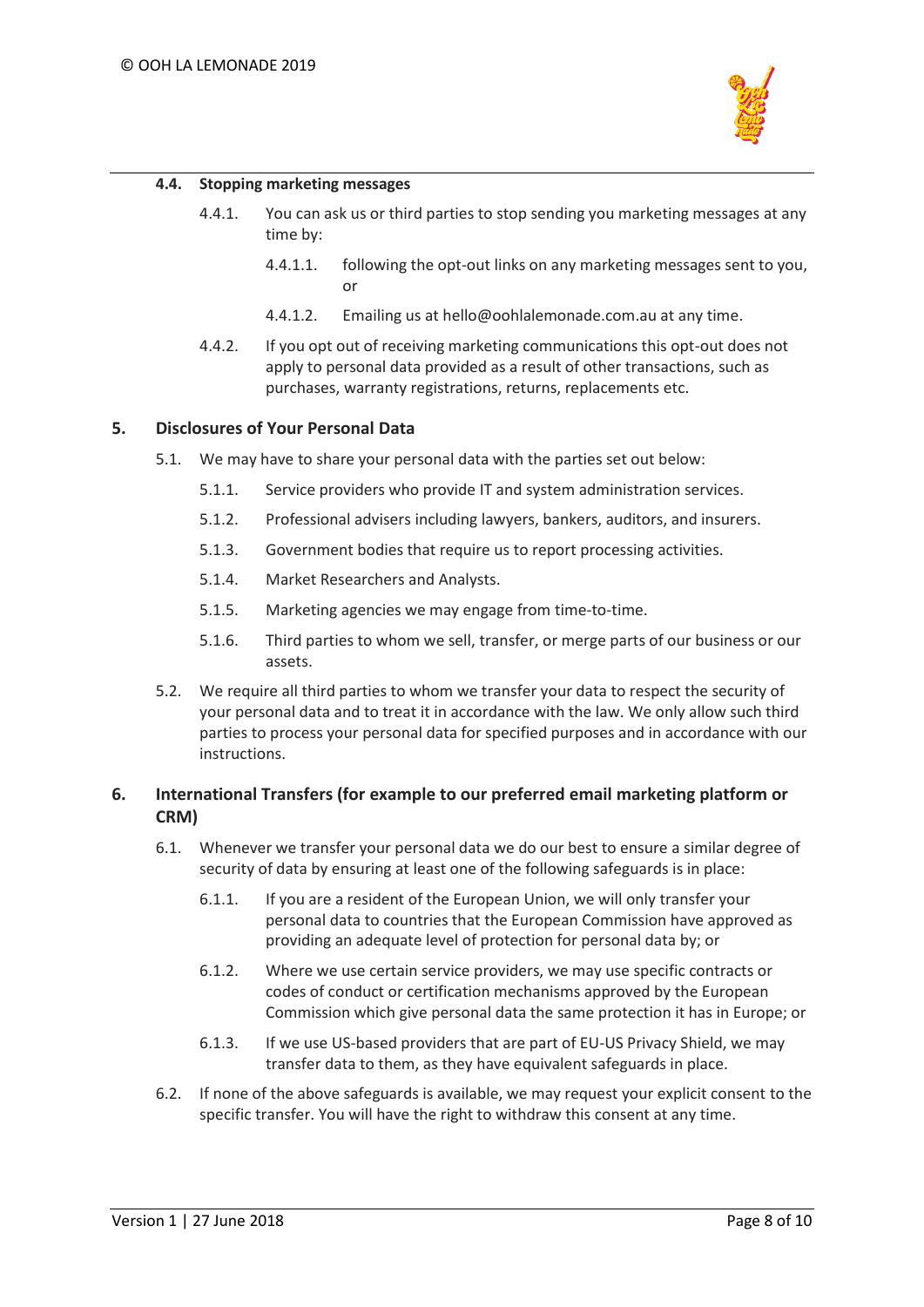

## **7. Data Security**

- 7.1. We strive to ensure the security, integrity, and privacy of personal information submitted to our website, and we periodically update our security measures in light of current technologies.
- 7.2. We will take reasonable technical and organisational precautions to prevent the loss, misuse or alteration of your personal information.
- 7.3. You acknowledge that the transmission of information over the internet is inherently insecure, and we cannot guarantee the security of data sent over the internet.
- 7.4. We have procedures in place to deal with any suspected personal data breach and will notify you and any applicable regulator of a breach if we are legally required to.

## **8. Data Retention**

- 8.1. We will only retain your personal data for as long as necessary to fulfil the purposes we collected it for, including for the purposes of satisfying any legal, accounting, or reporting requirements.
- 8.2. For tax purposes, the law requires us to keep basic information about our customers (including Contact, Identity, Financial and Transaction Data) for five years after they stop being customers.
- 8.3. In some circumstances, we may delete identifying components of your data for research or statistical purposes in which case we may use this information indefinitely without further notice to you.

# **9. Your Legal Rights**

- 9.1. Under data protection laws you have rights in relation to your personal data that include the right to request access, correction, erasure, restriction, transfer, to object to processing, to portability of data and (where the lawful ground of processing is consent) to withdraw consent.
- 9.2. If you wish to exercise any of the rights set out above, please email us at hello@oohlalemonade.com.au
- 9.3. In order to respond to any request, we will require the following information:
	- 9.3.1. your name and address; and
	- 9.3.2. your contact telephone numbers
- 9.4. There is no fee chargeable to access your personal data however we may charge a fee if your request is clearly unfounded, repetitive or excessive, or refuse to comply with your request in these circumstances.
- 9.5. As a security measure to ensure your data is not disclosed to any person who has no right to receive it we may request further information from you.
- 9.6. We try to respond to all legitimate requests within 30 days unless the request is complex or where there are multiple requests. If our response is likely to exceed 30 days you will be notified.